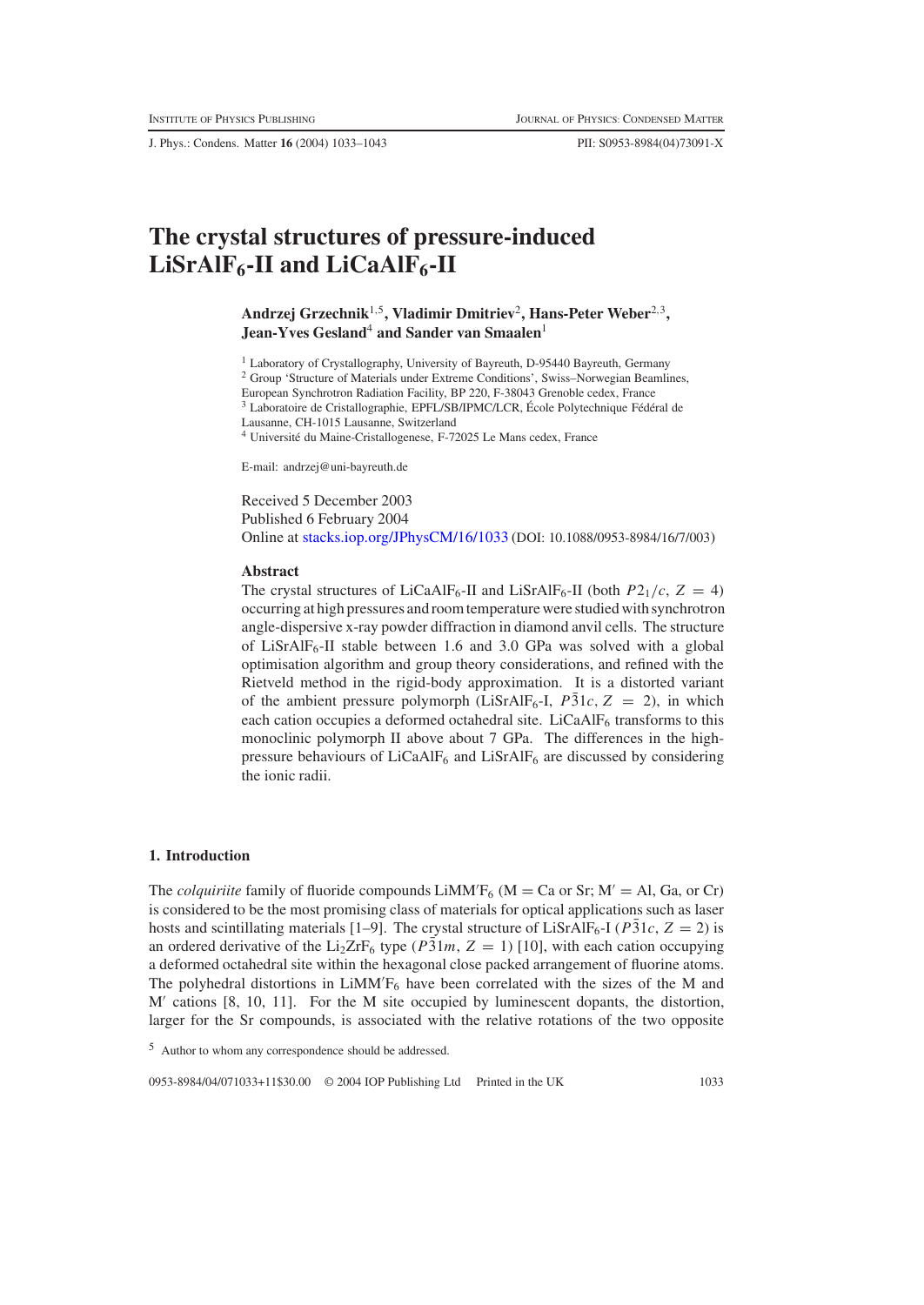trigonal F faces. As a consequence, the strontium-containing materials provide larger optical absorption coefficients determined by the strengths of static and dynamic distortions of the crystal field [11].

Information on the high-pressure behaviour of the *colquiriite* compounds LiMM F6  $(M = Ca$  or Sr;  $M' = Al$ , Ga, or Cr) is not available in the literature. At high pressures and high temperatures [12, 13],  $Li<sub>2</sub>ZrF<sub>6</sub>$  transforms into a polymorph with the  $Li<sub>2</sub>TbF<sub>6</sub>$  structure  $(P2<sub>1</sub>/c, Z = 4)$  [14], in which the zirconium atoms have a bicapped trigonal prismatic coordination, forming edge-sharing chains along the *a* axis. The  $Li<sup>1+</sup>$  cations are in two types of coordination: octahedra and square pyramids. This structure could be considered a distorted variant of the γ -Na2UF6 ordered *fluorite* (*Immm*, *Z* = 2), in which all the cations are surrounded by fluorines in a cube coordination [14]. In the course of our work on the high-pressure high-temperature behaviour of the *colquiriite* compounds  $LiMMF<sub>6</sub>$  (M = Ca or Sr;  $M' = A1$  or Ga), we found that LiSrAlF<sub>6</sub> and LiCaAlF<sub>6</sub> undergo a series of reversible pressure-induced structural transformations at room temperature. Here, we investigate the crystal structures of new polymorphs of LiSrAlF<sub>6</sub> occurring below 3.0 GPa and of LiCaAlF<sub>6</sub> formed above about 7 GPa. Additional pressure-induced polymorphs of  $LisrAlF_6$  above 3 GPa will be the subject of a separate study.

#### **2. Experimental details**

Single crystals of  $LiSrAlF<sub>6</sub>$  and  $LiCaAlF<sub>6</sub>$ , grown by the Czochralski method, were ground into fine powders in ethanol and loaded into diamond anvil cells with argon or a silicon oil as the pressure transmitting medium. Angle-dispersive powder x-ray diffraction patterns were measured at room temperature on the Swiss–Norwegian Beamlines at the European Synchrotron Radiation Facility (BM1A, ESRF, Grenoble, France). Monochromatic radiation at 0.719 98 Å was used for data collection on image plate (MAR345). The images were integrated using the program FIT2D [15] to yield intensity versus  $2\theta$  diagrams. The ruby luminescence method [16] was used for pressure measurements. At ambient conditions, the measured patterns of  $LiSrAlF<sub>6</sub>$  and  $LiCaAlF<sub>6</sub>$  matched perfectly those calculated with the program PowderCell [17] using the structural data from Keszler and Schaffers [10]. The refined lattice parameters for LiSrAlF<sub>6</sub> and LiCaAlF<sub>6</sub> were  $a = 5.1022(1)$  Å,  $c = 10.2563(1)$  Å,  $V = 229.51(3)$   $\AA^3$ , and  $a = 4.9998(2)$   $\AA$ ,  $c = 9.6418(1)$   $\AA$ ,  $V = 208.73(3)$   $\AA^3$ , respectively.

#### **3. Results and discussion**

Diffraction patterns of  $LiSrAlF<sub>6</sub>$  at selected pressures to 3.0 GPa are shown in figure 1. The diagrams measured between 1.6 and 3.0 GPa are due to a novel high-pressure polymorph of this compound, hereupon called  $LisrAlF<sub>6</sub>-II$ . The pattern collected at 1.6 GPa was used for structure determination. The first 20 reflections were indexed using the program DICVOL91 [18] with a monoclinic unit cell:  $a = 10.0560(7)$  Å,  $b = 8.6197(6)$  Å,  $c = 5.1367(4)$  Å,  $\beta = 91.657(7)$ °,  $V = 445.1(2)$   $\AA^3$ ,  $M(20) = 32.1$ ,  $F(20) = 104.1(0.0035, 55)$ . The systematic absences indicated that the space group is  $P2_1/a$  (space group no 14) [19]. Unit cells with practically the same volumes,  $a \sin \beta$  factors, as well as  $b$  and  $c$  axial parameters were found by all the routines in the CRYSFIRE suite of indexing programs [20]. The other three diagrams collected at 1.9, 2.4, and 3.0 GPa (figure 1) were also indexed on this *P*21/*a* unit cell with related, i.e., pressure dependent (figure 2), lattice parameters using the programs DICVOL91 [18], ITO, and TREOR [20].

The crystal structure of  $LiSrAlF<sub>6</sub>-II$  was partially solved from the pattern collected at 1.6 GPa in the standard  $P2_1/c$  ( $Z = 4$ ) setting of space group no 14 with the global optimisation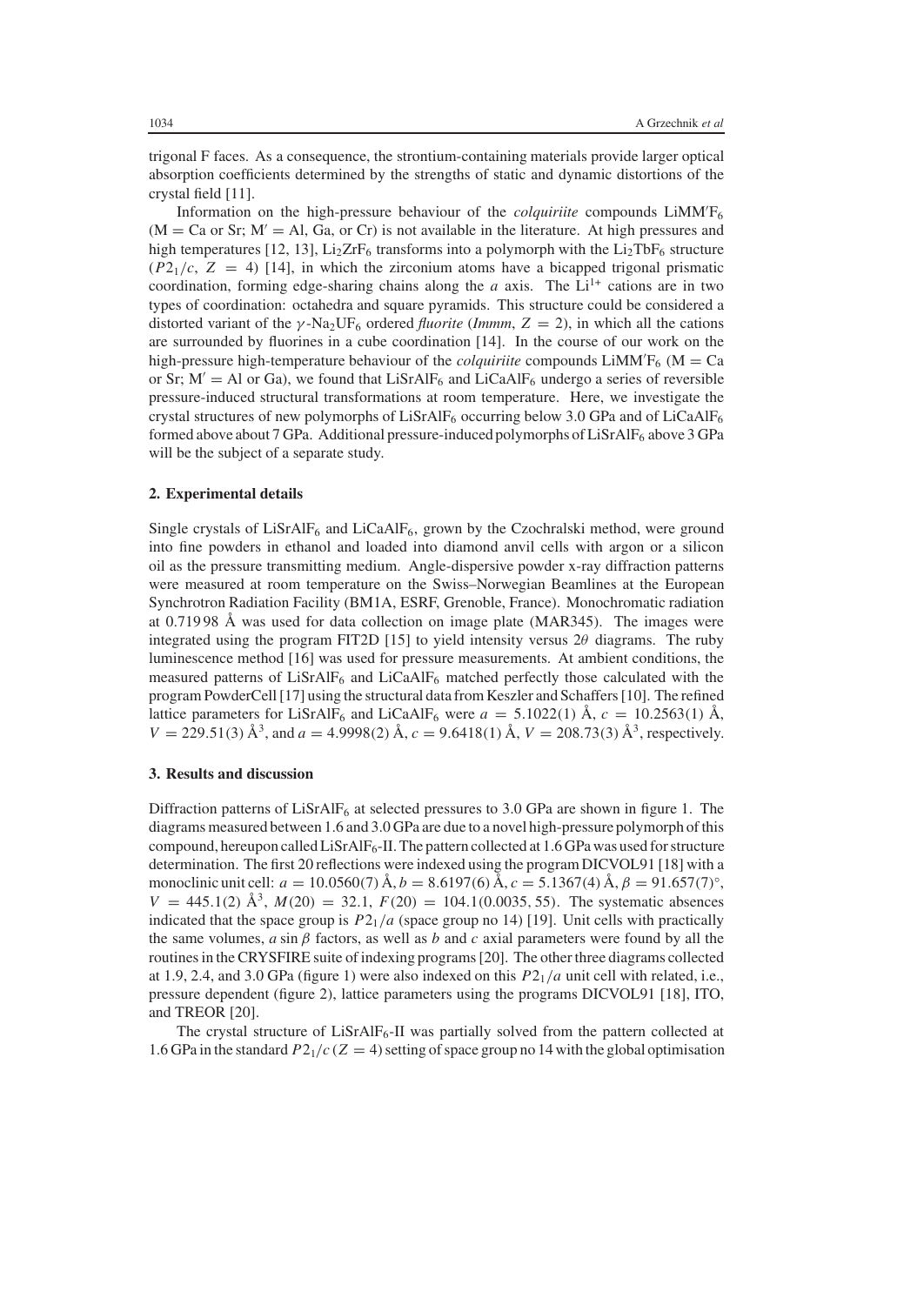

**Figure 1.** Selected powder patterns of  $LisrAIF<sub>6</sub>$  upon compression with argon as a pressure medium. Reflections due to argon are marked with stars.

algorithm FOX [21]. The lattice parameters in the *P*21/*c* setting were refined with the Le Bail method [22] as  $a = 5.1346(6)$  Å,  $b = 8.6283(11)$  Å,  $c = 10.0598(12)$  Å, and  $\beta = 88.362(8)$ °. Since the ratio of the number of observed Bragg peaks to the number of structural parameters was expected to be low (52 reflections, all atoms in the general positions 4e), the number of optimized parameters was drastically reduced by introducing an octahedron around the Al atoms with Al–F bond distances equal to 1.78–1.8 Å, i.e., equal to the distances in the ambient pressure structure ( $P\bar{3}1c$ ,  $Z = 2$ ) [10]. The solution was reached in about 50 000 trial configurations. However, the Li atoms could not be properly located using this method and some of the Li–F distances were anomalously short. The entire procedure was repeated without Li atoms and the resulting  $SrAlF_6^{-1}$  sublattice was essentially identical. Also, the goodnessof-fit, *R*wp, and *R*<sup>p</sup> factors for the calculated and observed patterns were not different. The global optimisation of the LiSrAlF<sub>6</sub>-II structure against the diagram collected at 3.0 GPa with such a procedure yielded the same result. During all these procedures bonding and angular distortions of the  $AF<sub>6</sub>$  octahedra were accounted for by relaxing the delta and sigma parameters in the program FOX [21].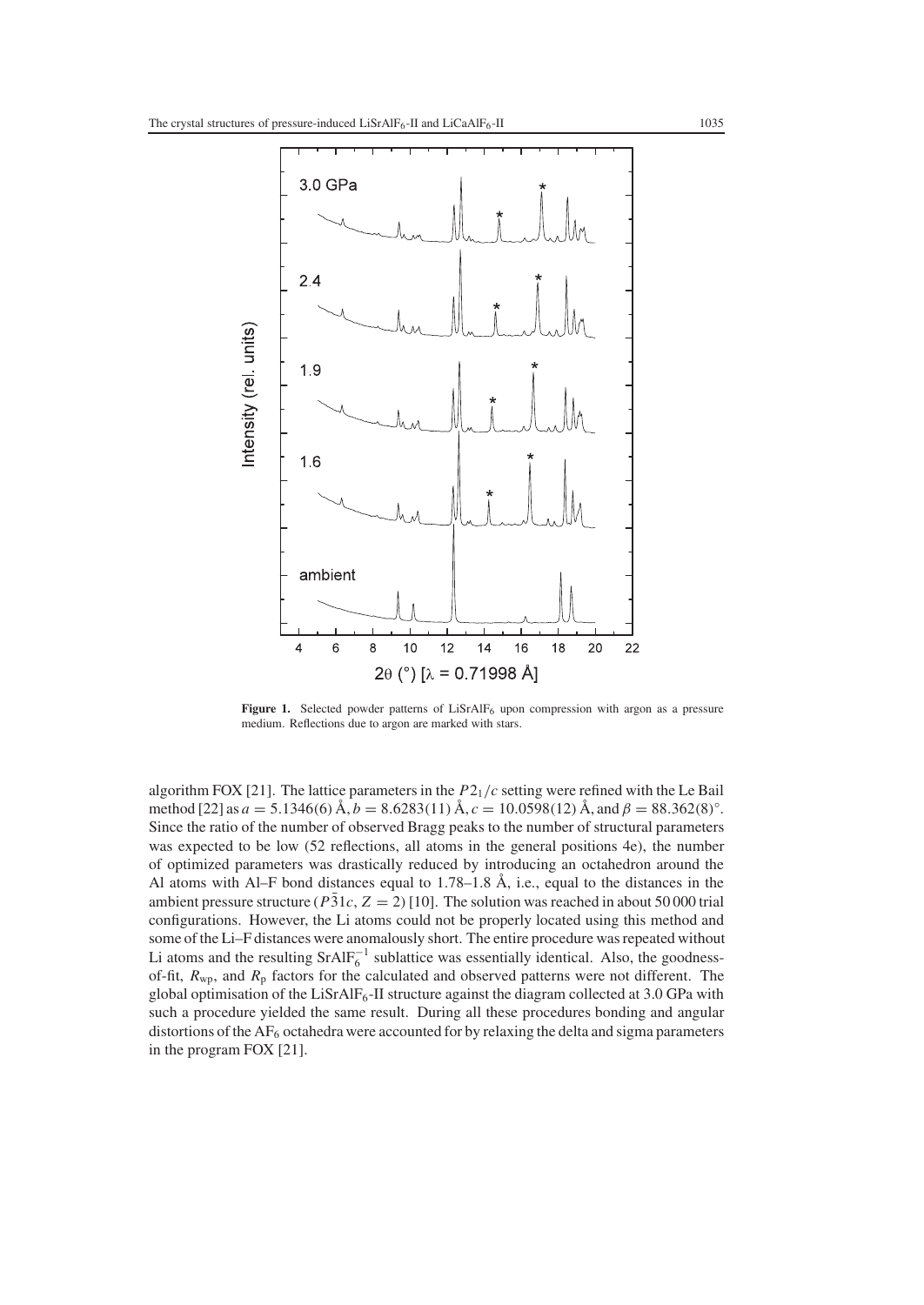

Figure 2. The pressure dependence of unit cell parameters and volumes in LiSrAlF<sub>6</sub> to 3.0 GPa. Full and open symbols stand for the  $P\bar{3}1c$  ( $Z = 2$ ) and  $P2_1/a$  ( $Z = 4$ ) polymorphs, respectively. For clarity, the unit cell volumes of the monoclinic phase are divided by a factor of two. The line represents the equation-of-state fit to the unit cell volumes.

The detailed analysis of the globally optimised  $SrAlF_6^{-1}$  substructure in *P*2<sub>1</sub>/*c* (*Z* = 4) at 1.6 GPa indicated that it is similar to the one in the *P31c* ( $Z = 2$ ) structure at ambient conditions [10], with both  $Sr^{2+}$  and  $Al^{3+}$  cations in distorted octahedral coordination by fluorines. Exploring different possible routes for crystal structure transformations implemented in the program PowderCell [17], it appears that the transformation from the  $P\bar{3}1c$  ( $Z = 2$ ) to  $P2_1/c$  ( $Z = 4$ ) structures can be derived through the  $C2/c$  ( $Z = 4$ ) intermediate. The space group  $C2/c$  is the *translationengleiche* subgroup of  $P\overline{3}1c$  with the axis transformation  $(-a - b, a - b, c)$ . Furthermore, the space group  $P2<sub>1</sub>/c$  is the *klassengleiche* subgroup (type IIa) of  $C2/c$  with the axis transformation  $(a, b, c)$ . The relationship between the hexagonal and monoclinic unit cell parameters is  $a_m \approx a_h$ ,  $b_m \approx \sqrt{3}a_h$ ,  $c_m \approx c_h$ , with  $\beta \approx 90^\circ$ . It turned out that the positional parameters for Sr, Al, and F atoms in  $P2_1/c$  ( $Z = 4$ ) transformed from the  $P\bar{3}1c$  ( $Z = 2$ ) structure approximated the ones from the structure solution with the global optimization method [21]. Therefore, the Li fractional coordinates in LiSrAlF<sub>6</sub>-II ( $P2<sub>1</sub>/c$ ,  $Z = 4$ ) were derived from the  $P\bar{3}1c$  ( $Z = 2$ ) structure by the same transformation.

The complete LiSrAlF<sub>6</sub>-II structural model, i.e., the globally optimised SrAlF<sub>6</sub><sup>-1</sup> substructure and the  $Li^{1+}$  cations from group theory considerations, was subsequently used for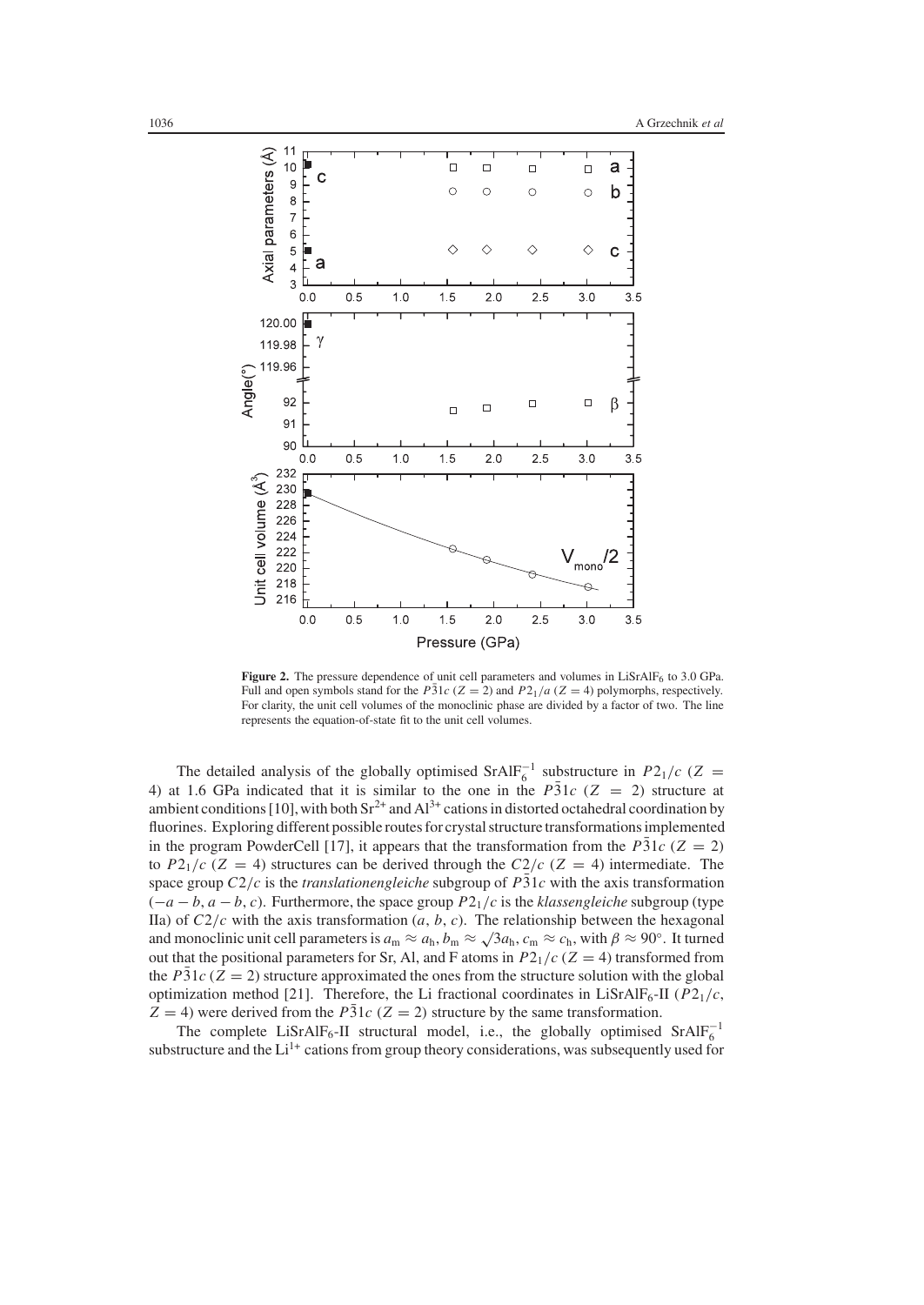

**Figure 3.** Observed, calculated, and difference x-ray powder patterns for LiSrAlF<sub>6</sub>-II ( $P2_1/c$ ,  $Z = 4$ ) at 1.6 GPa. Vertical markers indicate Bragg reflections. The 2 $\theta$  regions 14.05°–14.4° and 16.25◦–16.7◦, in which two reflections due to argon are observed, were excluded from the Rietveld refinement.

the structure refinement against the observed pattern at 1.6 GPa with the Rietveld method,using the program GSAS [22] (figure 3). The best fit was obtained at  $R_{wp} = 12.15\%$ ,  $R_p = 9.0\%$ ,  $R_{\text{prof}} = 5.17\%$  (the residuals  $R_{\text{wp}}$  and  $R_{\text{p}}$  have been calculated with the background eliminated; see the GSAS manual). After a set of positional parameters for all the atoms had been inserted into the experimental file, the GEOMETRY subroutine was used to determine the orthonormal coordinates and rotation angles  $R_1(X)$ ,  $R_2(Y)$ , and  $R_3(Z)$  for the rigid octahedron centred at the  $Al^{3+}$  cation. Introducing the AlF<sub>6</sub> polyhedron reduced the number of structural variables. The refined parameters for the rigid body were:  $R_1(X)$ ,  $R_2(Y)$ , and  $R_3(Z)$  rotation angles,  $T(X)$ , *T*(*Y*), and *T*(*Z*) translations, and an isotropic translational tensor ( $T_{11} = T_{22} = T_{33}$ ) in the TLS formalism. The additional variables were: Li and Sr atomic positions, lattice parameters, scale factor, and Stephens profile function [23]. The conventional fractional coordinates for all the atoms and selected interatomic distances are given in table 1.

The structure of LiSrAlF<sub>6</sub>-II in different crystallographic projections is shown in figure 4. It consists of deformed  $LiAlF<sub>6</sub>$  slabs, in which the Li and Al atoms occupy two thirds of octahedral sites in hexagonal close packing of fluorine atoms in the (*a*, *b*) plane. The Sr atoms are sandwiched between the slabs on the octahedral sites. The  $LiF<sub>6</sub>$  and  $AlF<sub>6</sub>$  polyhedra share edges with each other and vertices with the  $Srf_6$  polyhedra. This structure is a distorted variant of parent LiSrAlF<sub>6</sub>-I ( $P\overline{3}1c$ ,  $Z = 2$ ) with the same stacking sequence  $\cdots$  F(Li, Al)FSrF  $\cdots$ along the *c* axis [10]. The pressure-induced structure of LiSrAlF<sub>6</sub>-II ( $P2_1/c$ ,  $Z = 4$ ) arises from distortions of hexagonal close packing of the fluorine atoms (figures 4 and 5). The comparison of the octahedra around the Sr atoms in the low- and high-pressure phases is shown in figure 5. In the *colquiriite* structure ( $P\bar{3}1c$ ,  $Z = 2$ ), the twisting of the trigonal F planes perpendicular to the  $C_3$  symmetry axis can be described by an angular deviation  $\Delta\theta$  from the ideal value of 60°, that is 7.2° in LiSrAlF<sub>6</sub>-I [10]. The octahedral distortion in LiSrAlF<sub>6</sub>-II ( $P2_1/c$ ,  $Z = 4$ ) can no longer be described by only one  $\Delta\theta$  parameter since pairs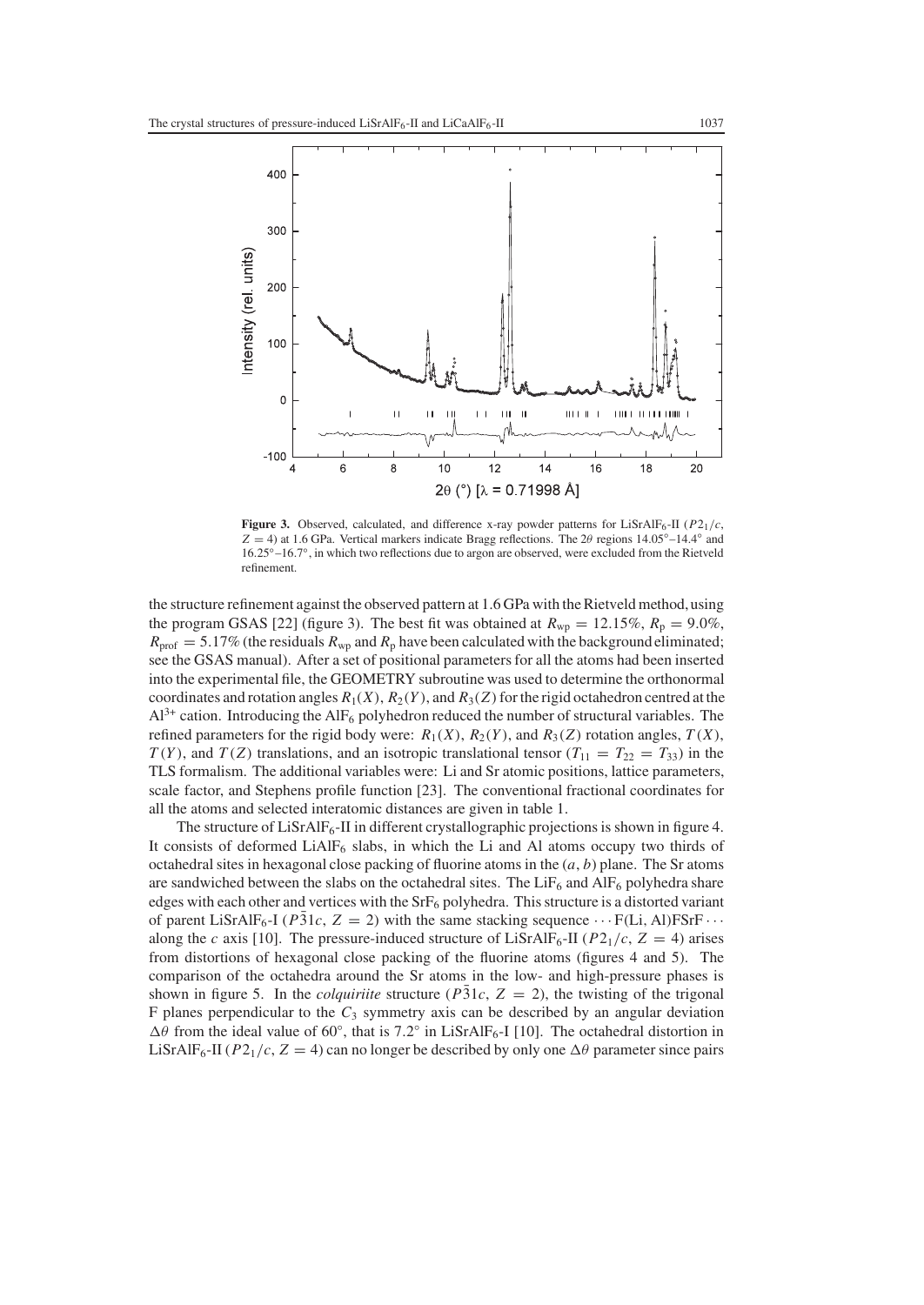| in parentneses.        |                  |                        |              |
|------------------------|------------------|------------------------|--------------|
| Atom                   | $\boldsymbol{x}$ | y                      | Z            |
| Li                     | 0.25(6)          | 0.581(24)              | 0.249(27)    |
| <b>Sr</b>              | 0.2613(24)       | 0.2195(9)              | 0.5024(18)   |
| A <sub>1</sub>         | 0.271(5)         | 0.5804(28)             | 0.7594(19)   |
| F1                     | 0.169(6)         | 0.7392(34)             | 0.8654(31)   |
| F2                     | 0.549(6)         | 0.5476(40)             | 0.8621(25)   |
| F3                     | 0.444(6)         | 0.7141(35)             | 0.6565(28)   |
| F <sub>4</sub>         | $-0.010(6)$      | 0.6045(41)             | 0.6563(25)   |
| F <sub>5</sub>         | 0.079(6)         | 0.4483(34)             | 0.8614(27)   |
| F <sub>6</sub>         | 0.382(7)         | 0.4259(35)             | 0.6559(29)   |
|                        |                  | Selected distances (A) |              |
| $Li-F1$                | 1.97(22)         | $Li-F2$                | 1.87(25)     |
| $Li-F3$                | 2.22(22)         | Li-F4                  | 2.22(24)     |
| $Li-F5$                | 2.06(29)         | $Li-F6$                | 2.15(29)     |
| $\langle Li-F \rangle$ | 2.08             |                        |              |
| $Sr-F1$                | 2.555(28)        | $Sr-F2$                | 2.254(33)    |
| $Sr-F3$                | 2.242(26)        | $Sr-F4$                | 2.578(31)    |
| $Sr-F5$                | 2.250(31)        | $Sr-F6$                | 2.448(29)    |
| $\langle Sr-F \rangle$ | 2.43             |                        |              |
| $Al-F1$                | 1.803 62(16)     | $AI-F2$                | 1.81179(19)  |
| $Al-F3$                | 1.77437(15)      | $Al-F4$                | 1.809 81(19) |
| $AI-F5$                | 1.80744(15)      | $Al-F6$                | 1.77600(16)  |
| $\langle Al-F \rangle$ | 1.80             |                        |              |
| $F1-F2$                | 2.55747(22)      | $F1-F3$                | 2.50761(28)  |
| $F1 - F4$              | 2.594 52(24)     | $F1-F5$                | 2.55405(32)  |
| $F2-F3$                | 2.58724(23)      | $F2-F5$                | 2.56603(27)  |
| $F2-F6$                | 2.500 19(24)     | $F3-F4$                | 2.51742(26)  |
| $F3-F6$                | 2.50795(32)      | $F4-F5$                | 2.51624(23)  |
| $F4-F6$                | 2.53255(22)      | $F5-F6$                | 2.559 86(28) |
| $(F-F)$                | 2.54             |                        |              |
|                        |                  |                        |              |

**Table 1.** Structural parameters of LiSrAlF<sub>6</sub>-II ( $P2_1/c$ ,  $Z = 4$ ) at 1.6 GPa— $a = 5.1346(6)$  Å,  $b = 8.6283(11)$  Å,  $c = 10.0598(12)$  Å,  $\beta = 88.362(8)°$ . Estimated standard deviations are given in parentheses.

of opposite F planes in the  $SrF<sub>6</sub>$  octahedra are not parallel to each other any more. This new structure of LiSrAlF<sub>6</sub> ( $P2_1/c$ ,  $Z = 4$ ) is different from the monoclinic structures ( $P2_1/c$ ,  $Z = 4$ ) of LiBaMF<sub>6</sub> (M = Al, Ga, Cr, V, Fe, Ti) containing icosahedra of BaF<sub>12</sub> within a framework of isolated LiF4 tetrahedra and MF6 octahedra mutually linked by corners [24]. It also does not bear any resemblance to the high-pressure high-temperature structure  $(P2<sub>1</sub>/c,$  $Z = 4$ ) of parent Li<sub>2</sub>ZrF<sub>6</sub> [13], with the zirconium atoms in edge-sharing bicapped trigonal prisms along the *a* axis and the lithium atoms in two types of coordination: octahedra and square pyramids.

The pressure dependence of the lattice parameters in the hexagonal and monoclinic polymorphs of  $LiSrAlF<sub>6</sub>$  is plotted up to about 3 GPa in figure 2. The compression data for both *P*31 $c$  ( $Z = 2$ ) and *P*2<sub>1</sub>/*a* ( $Z = 4$ ) polymorphs to 3 GPa could be fitted together by the Birch equation of state  $P(V) = 1.5B_0 (x^{-7} - x^{-5}) (1 - y)$ , where  $x = (V/V_0)^{1/3}$  and  $y = 0.75(4 - B')(x^{-2} - 1)$  [25]. Since the number of data points for such a small pressure range was limited, the first derivative of the bulk modulus  $B'$  and the  $V_0$  unit cell volume of LiSrAlF<sub>6</sub> at ambient pressure were fixed to 4.0 and 229.51  $\AA^3$ , respectively, and not refined.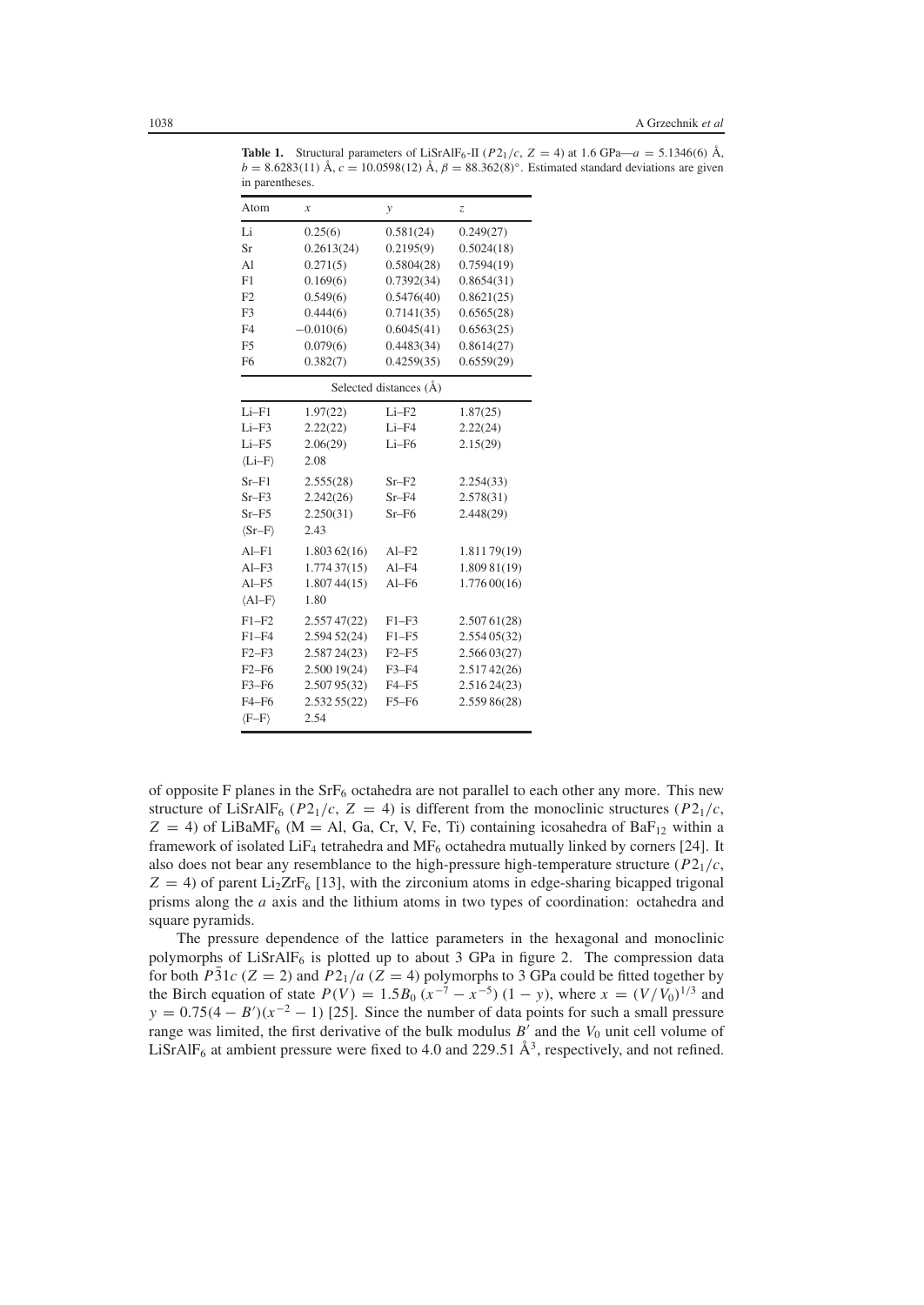

**Figure 4.** The crystal structure of LiSrAlF<sub>6</sub>-II ( $P2_1/c$ ,  $Z = 4$ ). (This figure is in colour only in the electronic version)



**Figure 5.** Coordination polyhedra around the Sr atoms in the  $P\overline{3}1c$  (left) and  $P2_1/c$  (right) polymorphs of LiSrAlF<sub>6</sub>.

The resulting zero-pressure bulk modulus  $B_0$  is 49(1) GPa, assuming that the  $P_0/2_1/a$  ( $Z = 4$ ) unit cell volumes are divided by a factor of two.

Diffraction patterns of LiCaAlF<sub>6</sub> at selected pressures with a silicon oil or argon as the pressure transmitting medium are shown in figures 6 and 7, respectively. Regardless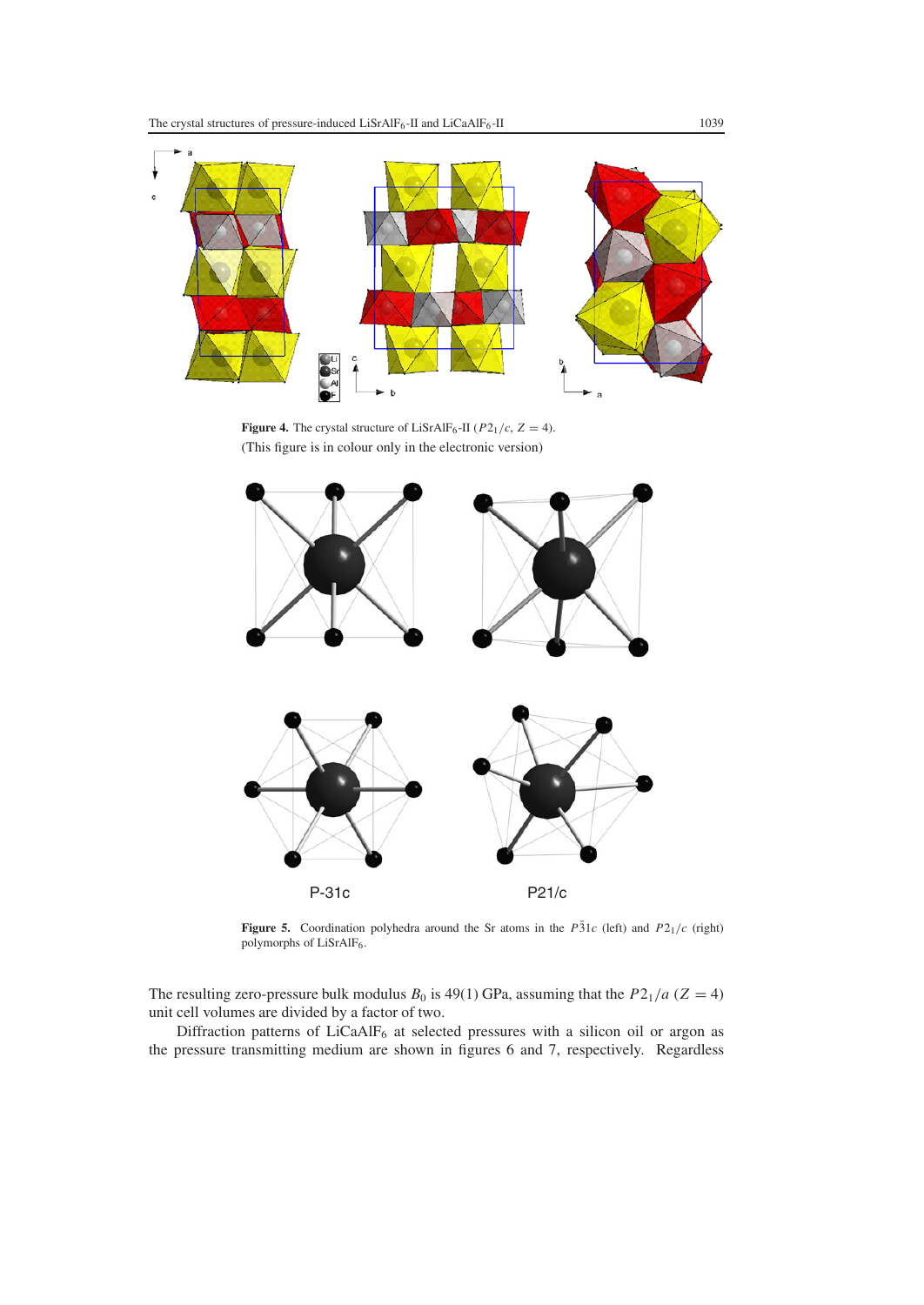

Figure 6. Selected powder patterns of LiCaAlF<sub>6</sub> upon compression with a silicon oil as a pressure medium.

of the medium, a fully reversible pressure-induced phase transition in this material takes place above 7 GPa. The low- and high-pressure phases coexist in the range from 7 to about 9 GPa. The first 20 reflections of the pattern collected at 9.1 GPa with argon were indexed using the program DICVOL91 [18] with a monoclinic unit cell:  $a = 5.0136(5)$  Å,  $b = 8.1588(7)$  Å,  $c = 9.1821(9)$  Å,  $\beta = 93.08(1)$ °,  $V = 375.0(2)$  Å<sup>3</sup>,  $M(20) = 21.6$ ,  $F(20) = 50.2(0.0056, 68)$ . The systematic absences indicated that the space group is  $P2_1/c$ (space group no 14) [19]. The same unit cell was found by the program TREOR in the CRYSFIRE suite of indexing programs [20]. The unit cell parameters and space group *P*21/*c*  $(Z = 4)$  suggest that the new structure of LiCaAlF<sub>6</sub> is of the LiSrAlF<sub>6</sub>-II type. Indeed, the calculated pattern with the  $LisrAlF<sub>6</sub>-II$  structural model matches very well the measured one at 9.1 GPa with argon. In addition, a global optimization method [21] on this diagram yielded the CaAlF<sub>6</sub><sup>-1</sup> sublattice like the SrAlF<sub>6</sub><sup>-1</sup> one in LiSrAlF<sub>6</sub>-II. However, broadening of the observed x-ray reflections precluded any reliable Rietveld refinement [22]. This new polymorph of LiCaAl $F_6$  is stable at least up to about 16 GPa (figure 7).

The pressure dependence of the lattice parameters in the hexagonal and monoclinic polymorphs of LiCaAlF<sub>6</sub> is plotted in figure 8, assuming that the  $P2_1/c$  ( $Z = 4$ ) unit cell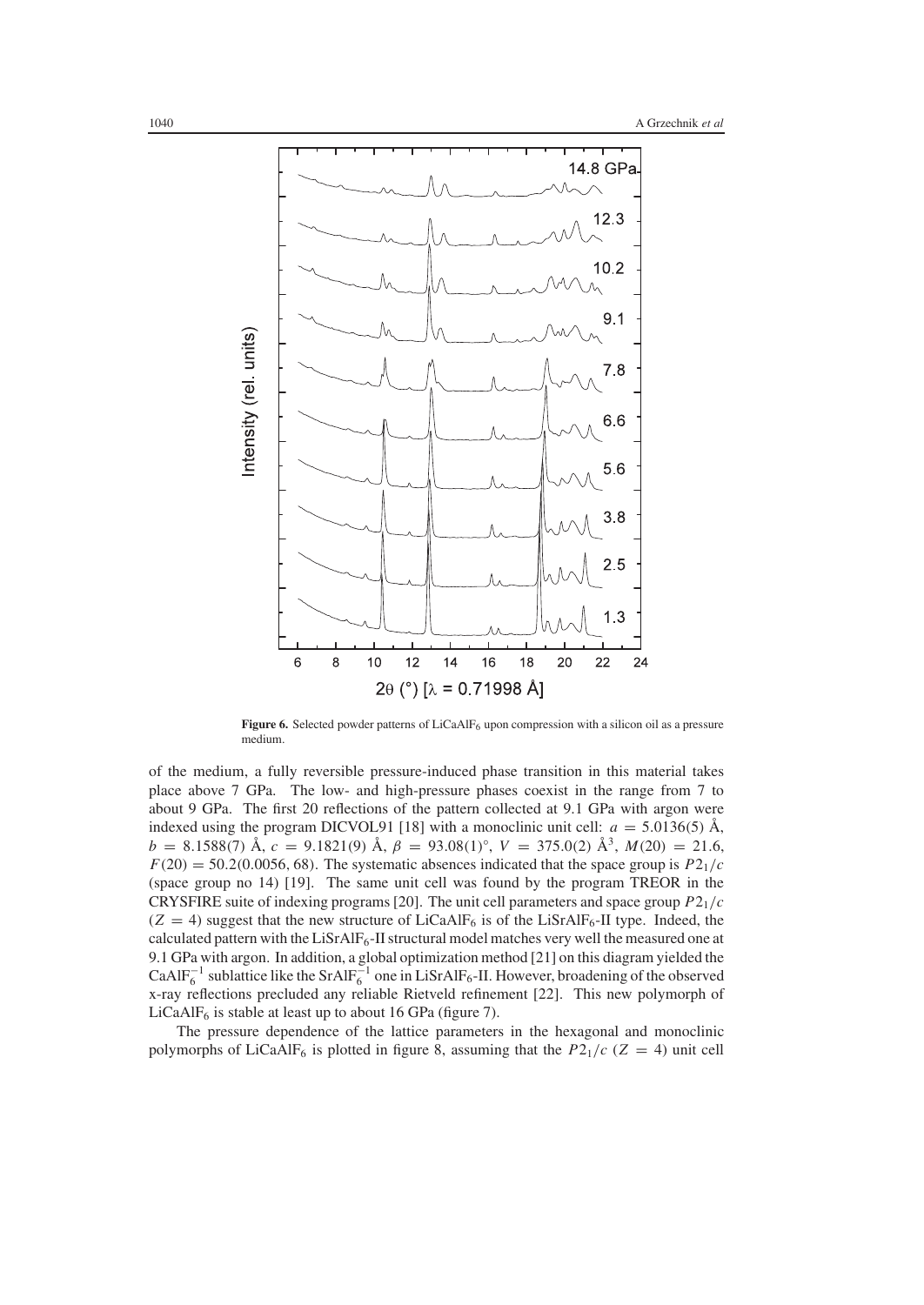

Figure 7. Selected powder patterns of LiCaAlF<sub>6</sub> upon compression with argon as a pressure medium. Reflections due to argon are marked with stars.

volumes are divided by a factor of two. The compression data for the  $P\bar{3}1c$  ( $Z = 2$ ) polymorph were fitted by the Birch equation of state [25] with the first derivative of the bulk modulus *B'* and the  $V_0$  unit cell volume of LiCaAlF<sub>6</sub> at ambient pressure fixed to 4.0 and 208.73  $\AA^3$ , respectively, and not refined. The resulting zero-pressure bulk modulus  $B_0$  is 93(4) GPa. All the compression data for both the hexagonal and monoclinic polymorphs cannot be fitted by a common equation of state since there is a discontinuity in the evolution of the unit cell volumes at the phase transition *P*31 $c$  (*Z* = 2)  $\rightarrow$  *P*2<sub>1</sub>/ $c$  (*Z* = 4).

## **4. Concluding remarks**

The combination of a global optimisation [21] and group theory [17] with the Rietveld method [22] allowed for the solution and refinement of the crystal structure of high-pressure LiSrAlF<sub>6</sub>-II ( $P2_1/c$ ,  $Z = 4$ ) from x-ray powder diffraction data. Important for the successful solution and refinement was the introduction of the rigid-body geometrical constraints to  $\text{AIF}_6$ octahedral units, resulting in a reduced number of structural variables. The structure of the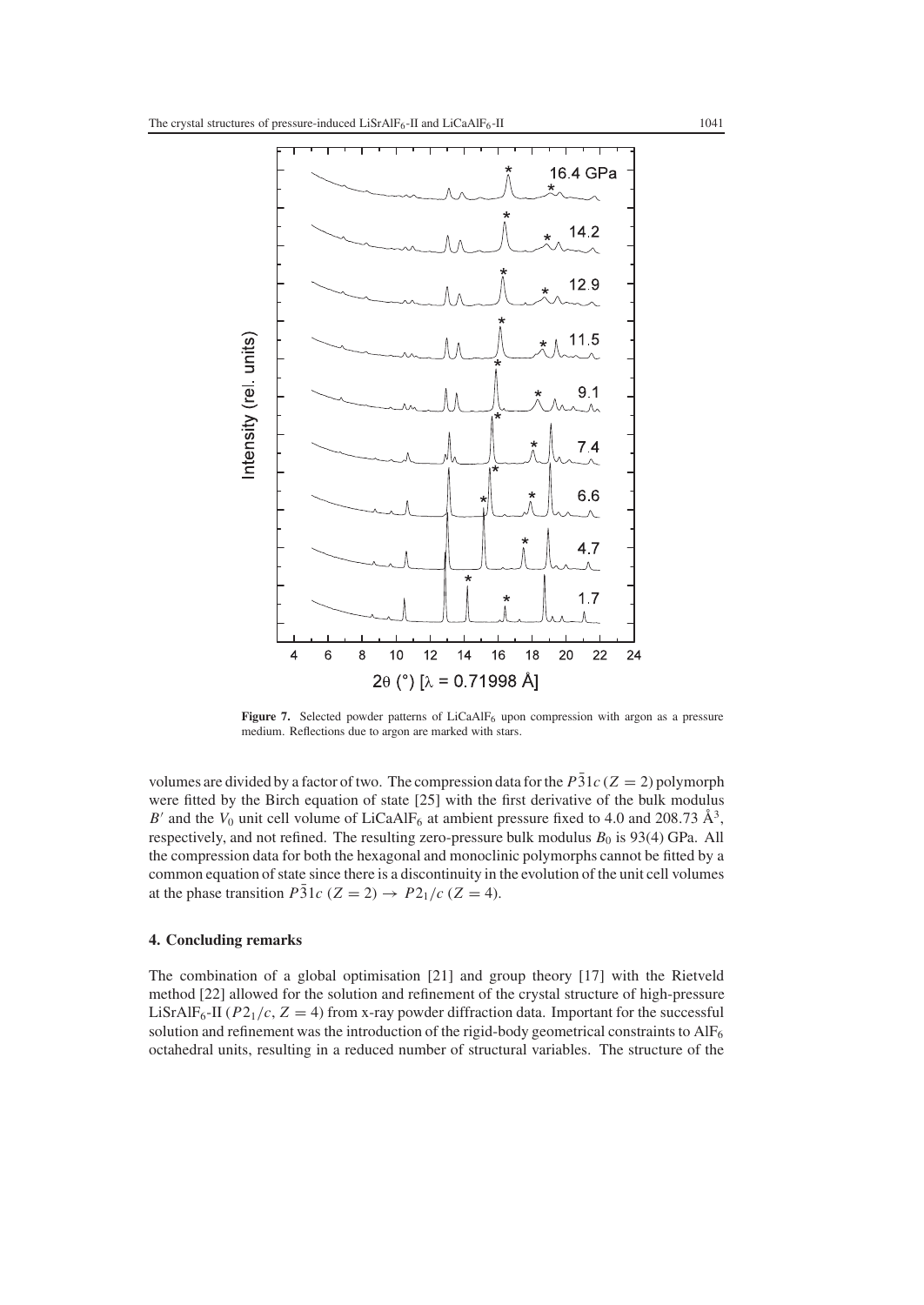

**Figure 8.** The pressure dependence of unit cell parameters and volumes in LiCaAlF<sub>6</sub>. Full and open symbols stand for the  $P\overline{3}1c$  ( $Z = 2$ ) and  $P2_1/a$  ( $Z = 4$ ) polymorphs, respectively. For clarity, the unit cell volumes of the monoclinic phase are divided by a factor of two. The line represents the equation-of-state fit to the unit cell volumes. The data for the two phases coexisting in the pressure range 7–9 GPa are not plotted.

LiSrAlF<sub>6</sub>-II polymorph ( $P2_1/c$ ,  $Z = 4$ ) below 3.0 GPa is a distorted variant of LiSrAlF<sub>6</sub>-I ( $P31c$ ,  $Z = 2$ ) and consists of deformed LiAlF<sub>6</sub> slabs, in which the Li and Al atoms occupy two thirds of the octahedral sites in hexagonal close packing of fluorine atoms. This LiSrAlF6-II-type structure type is also taken by LiCaAlF6 at pressures exceeding 7 GPa and is stable at least up to about 16 GPa.

The stability and distortions of the *colquiriite* structure at atmospheric conditions have been previously discussed on a basis of ionic radii [8, 10, 11]. The  $Ca^{2+}$  and  $Sr^{2+}$  cations are octahedrally coordinated to fluorines. The octahedral distortions are larger for the Sr compounds and are associated with the relative rotations of the two opposite trigonal F faces. The compounds  $LiBaMF_6$  ( $M = Al$ , Ga, Cr, V, Fe, Ti) do not possess the *colquiriite* structure  $(P2<sub>1</sub>/c, Z = 4)$  as icosahedra of BaF<sub>12</sub> are within a framework of isolated LiF<sub>4</sub> tetrahedra and  $MF<sub>6</sub>$  octahedra linked by corners [24]. Another structural type is encountered in LiSmAlF<sub>6</sub>  $(P6<sub>3</sub>22, Z = 2)$  that is derived from the LiSrAlF<sub>6</sub>-I type  $(P\overline{3}1c, Z = 2)$ , however with Sm<sup>2+</sup> in a trigonal prismatic coordination to fluorine atoms [26]. Accordingly, the observation that up to 3.0 GPa LiSrAlF<sub>6</sub> has the  $P2_1/c$  ( $Z = 4$ ) structure with all the cations in the octahedral